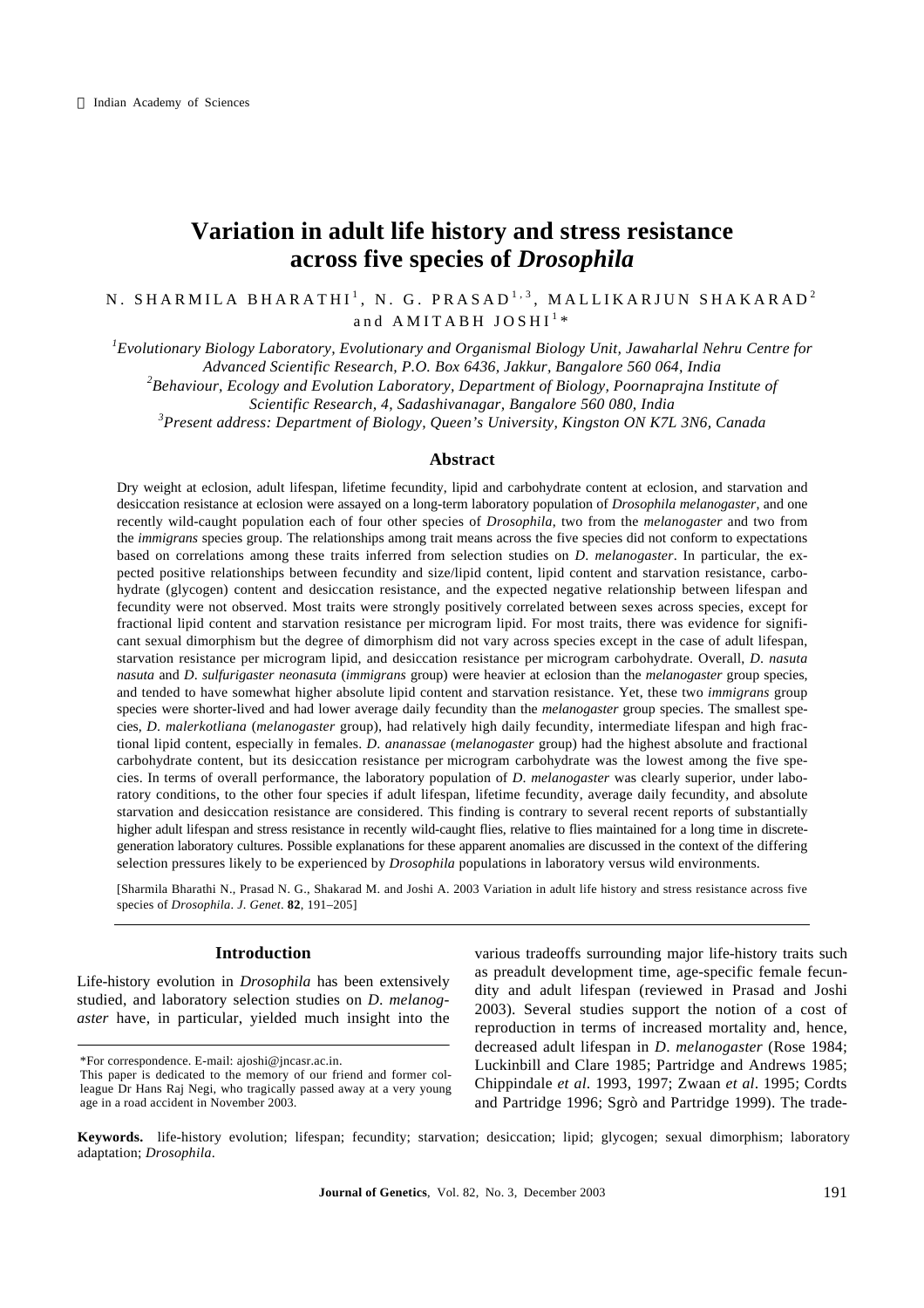off between lifespan and fecundity is partly due to both traits sharing a resource, most likely lipid (Service 1987; Chippindale *et al*. 1993; Zwaan *et al*. 1995), and has been explained by a simple Y-model of resource allocation with the organism having to allocate limiting lipid reserves to either reproduction or somatic maintenance (van Noordwijk and de Jong 1986). Physiological studies, however, reveal that the tradeoff between lifespan and fecundity is not quantitatively exact (Djawdan *et al*. 1996; Simmons and Bradley 1997).

Further evidence indicating a major role for lipid and carbohydrate reserves in mediating adult life-history tradeoffs in *D*. *melanogaster* comes from the observations that (a) selection for increased lifespan results in correlated increases in starvation and desiccation resistance and lipid content (Service *et al*. 1985; Service 1987), (b) selection for increased starvation or desiccation resistance leads to a correlated increase in lifespan (Rose *et al*. 1992) and dry weight at eclosion (Chippindale *et al*. 1996, 1998), (c) selection for increased starvation resistance leads to increased lipid and carbohydrate content at eclosion (Chippindale *et al*. 1996; Djawdan *et al*. 1997), and (d) selection for increased desiccation resistance leads to increased carbohydrate but not lipid content at eclosion (Djawdan *et al*. 1997; Chippindale *et al*. 1998). Moreover, in these populations, selection for increased lifespan or starvation resistance did not result in correlated changes in metabolic rate, once the nonmetabolizing mass of lipid and carbohydrate was accounted for (Djawdan *et al*. 1997). However, all these results are from one laboratory and were done on sets of selected populations derived from a common long-term laboratory-reared ancestral population.

Selection for increased starvation or desiccation resistance in *D*. *melanogaster* in another set of studies using recently wild-caught flies yielded a somewhat different pattern of correlated responses to selection (Hoffmann and Parsons 1989a,b, 1993a,b; Harshman *et al*. 1999). In these studies, the evolution of increased desiccation resistance was accompanied by increases in starvation resistance (Hoffmann and Parsons 1989a) and lifespan (Hoffmann and Parsons 1993b), and decreases in overall activity level (Hoffmann and Parsons 1989a, 1993a) and mass-specific metabolic rate (Hoffmann and Parsons 1989a), though metabolic rates were not corrected for lipid/carbohydrate content (see discussion in Djawdan *et al*. 1997). Fractional lipid content, wet weight and body size did not differ between selected and control populations (Hoffmann and Parsons 1989a,b); carbohydrate content appears not to have been measured on these populations. Selection for increased starvation resistance led to significant correlated increases in weight, absolute lipid content and desiccation resistance, and a decrease in metabolic rate (Harshman *et al*. 1999). A marginally significant increase in carbohydrate content of starvation-selected populations was also observed (Harshman *et al*. 1999).

starvation and desiccation resistance are also of interest because of their likely involvement in determining climatic adaptation and geographical distribution in *Drosophila* species (David *et al*. 1983; van Herrewege and David 1997; Hoffmann and Harshman 1999; Hoffmann *et al*. 2001a). In a study of 22 species of *Drosophila*, van Herrewege and David (1997) observed that temperate species, on average, were heavier, more resistant to starvation and desiccation, and had greater fractional lipid content than tropical species. Across the temperate species, starvation and desiccation resistance were significantly positively correlated, whereas they were uncorrelated among the tropical species. Similarly, fractional lipid content was significantly positively correlated with both starvation and desiccation resistance in the temperate, but not the tropical, species (van Herrewege and David 1997). On the other hand, opposite latitudinal clines for desiccation and starvation resistance have been observed in Indian populations of *D*. *kikkawai* (Karan and Parkash 1998), *D*. *ananassae*, *D*. *melanogaster* and *Zaprionus indianus* (Karan *et al*. 1998), with populations from lower latitudes (tropical) being relatively more starvation resistant and less desiccation resistant than those from higher latitudes (temperate, but with very hot and dry summers). However, clinal variation in starvation or desiccation resistance is not seen across *D*. *melanogaster* populations in South America (Robinson *et al*. 2000), or Europe and Africa (da Lage *et al*. 1990). In a study of *D*. *melanogaster* populations from the east coast of Australia, too, starvation and desiccation resistance did not exhibit strong latitudinal clines (Hoffmann *et al*. 2001a). Indeed, Hoffmann *et al*. (2001a) make the important point that although their data on population mean starvation and desiccation resistance could be interpreted as showing clinal variation, most of the variation in starvation and desiccation resistance in their study was actually found to be within populations, rather than among populations from different geographical regions. The comparison between variation within populations and variation among populations is, unfortunately, typically ignored in studies of clinal variation.

In addition to their importance to adult life history,

Overall, if one looks at studies of adult life history and starvation and desiccation resistance in *Drosophila*, there appears to be some disconnect between laboratory and field studies. Laboratory selection experiments have mostly been conducted only on *D*. *melanogaster* and it is, consequently, not clear whether the pattern of correlations among life-history and stress-resistance traits revealed by these studies is generally conserved across other *Drosophila* species as well, although it seems that at least some of the correlated responses to selection for increased desiccation resistance in an Australian population of *D*. *simulans* are qualitatively similar, albeit of much smaller magnitude, to those seen in a sympatric population of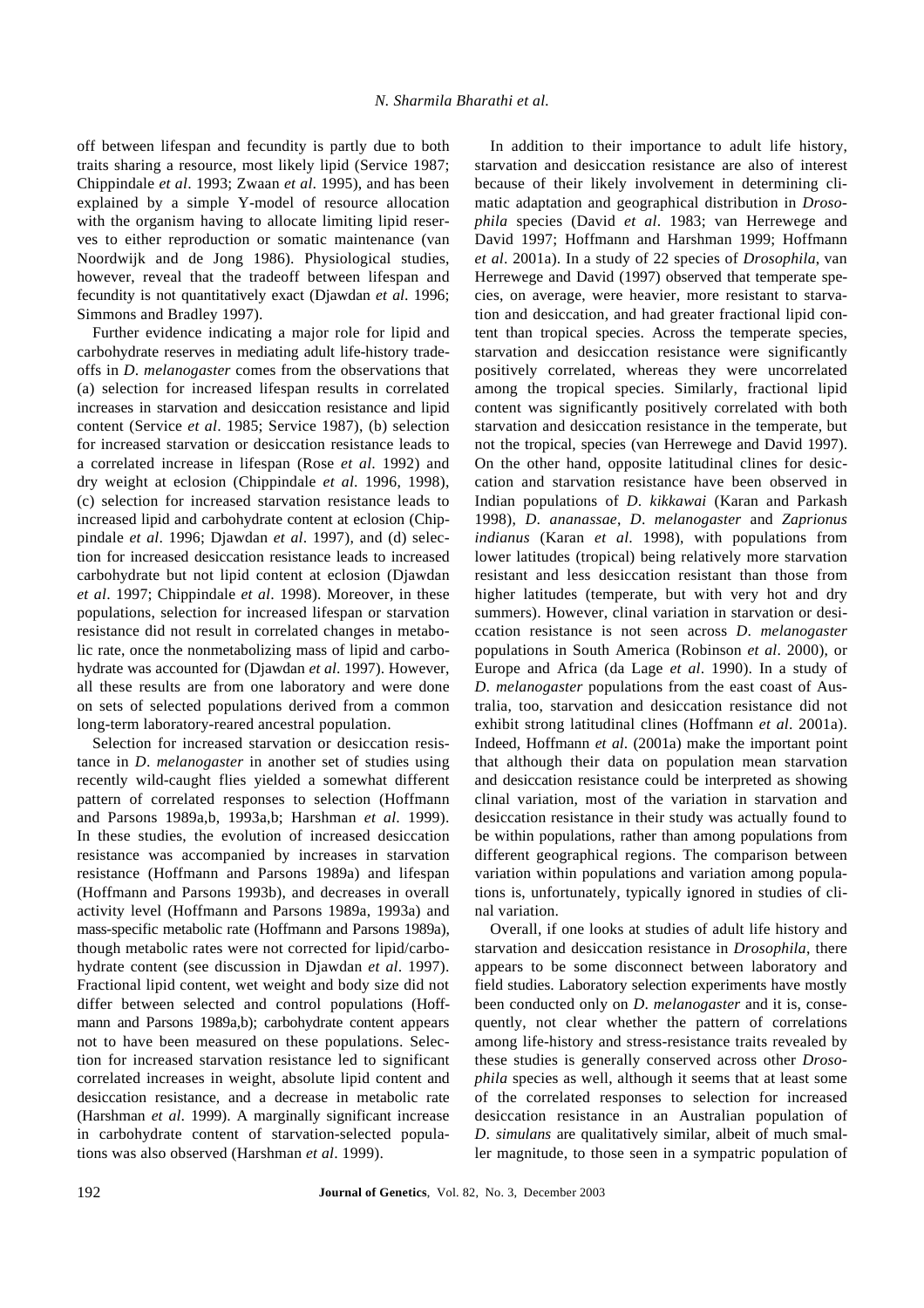*D*. *melanogaster* (Hoffmann and Parsons 1993a). Most studies on clinal variation in starvation and desiccation resistance, on the other hand, tend to ignore within-population variation and trait associations, and often do not include assays of life-history traits. As noted earlier, patterns of correlated responses to selection on starvation and desiccation resistance in *D*. *melanogaster* have been seen to differ between sets of studies using different starting material, and it has been suggested that long-term laboratory populations, adapted to living in a benign and nutrient-rich environment, may exhibit different underlying physiological mechanisms of evolved stress resistance than wild-caught populations, and that this difference may partly explain the observed discrepancy between selection studies (Harshman and Hoffmann 2000). It has been shown recently that populations of *D*. *melanogaster* reared in the laboratory on short, discrete-generation regimes undergo a fairly rapid decline in starvation and desiccation resistance (Hoffmann *et al*. 2001b), and in adult lifespan (Sgrò and Partridge 2000). In another study, it was shown that adult lifespan of a recently wild-caught strain of *D*. *melanogaster* was at par with that of laboratory strains successfully selected for increased lifespan, and significantly greater than laboratory strains maintained on a two-week discrete-generation cycle (Linnen *et al*. 2001). These findings suggest that long-term laboratory cultures maintained on short, discrete-generation regimes are likely to have high early-life fecundity, low lifespan, and low starvation and desiccation resistance, compared to wild populations, and that they may, consequently, respond to selection for increased lifespan or stress resistance via physiological mechanisms different from those that would be seen in wild populations subjected to the same selection pressure (Sgrò and Partridge 2000; Linnen *et al*. 2001; Hoffmann *et al*. 2001b).

It is against this backdrop—a combination of often contrasting results from studies on stress resistance and life history in *Drosophila* species, and an almost exclusive focus on *D*. *melanogaster* in studies of within-species trait correlations and life history tradeoffs—that we have initiated what is envisaged to be a series of long-term studies of life-history evolution in Indian species of *Drosophila*, other than *D*. *melanogaster*, in which a combination of laboratory experiments and field studies will be used in an attempt to understand patterns of variation and covariation within and among species for traits related to life history, in the context of selection pressures likely to be operating in nature on these populations. While there have been a few studies of stress resistance in Indian drosophilid species (mostly from the *melanogaster* species group), there have been practically no systematic studies of life-history variation in conjunction with stress resistance in Indian drosophilids. In this paper, we report preliminary results from a survey of adult life-history and stress-resistance related traits in one recently wild-caught southern Indian population each of four *Drosophila* species—two each from the *melanogaster* and *immigrans*  species groups—along with a long-term laboratory population of *D*. *melanogaster* as a standard for comparison. While these results are preliminary, and do not conclusively support or exclude any particular hypothesis about the relationship between life-history and stress-resistance traits, they are, nevertheless, instructive in that they suggest that the contrast between laboratory and wild populations, and patterns of trait relationships across species, may be more variable than often thought.

# **Materials and methods**

*Experimental populations***:** One population each of five species of *Drosophila* were used in this study. Three of the species belonged to the subgenus *Sophophora*, species group *melanogaster*, namely *D*. *melanogaster* (subgroup *melanogaster*), *D*. *ananassae* (subgroup *ananassae*, species complex *ananassae*), and *D*. *malerkotliana* (subgroup *ananassae*, species complex *bipectinata*). The other two species belonged to the subgenus *Drosophila*, species group *immigrans*, subgroup *nasuta*, namely *D*. *nasuta nasuta* (frontal sheen complex) and *D*. *sulfurigaster neonasuta* (orbital sheen complex). The *D*. *melanogaster* population was one of the JB populations (JB-1) previously described in detail (Sheeba *et al*. 1998) and has been in the laboratory for over 700 generations. The populations of *D*. *ananassae*, *D*. *malerkotliana* and *D*. *n*. *nasuta* were collected from orchards and domestic garbage dumps in different parts of Bangalore, whereas *D*. *s*. *neonasuta* was collected at both Bangalore and Mysore, India. At the time of this study, the *D*. *ananassae* population had been through 12 generations in the laboratory, whereas the populations of *D*. *malerkotliana*, *D*. *n*. *nasuta* and *D*. *s*. *neonasuta* had been in the laboratory for two, three and one generation, respectively. The *D*. *ananassae* population was initiated from ~300 inseminated females, collected during May–June 2001, while the other three populations were established from about 70 inseminated females each, collected during October–November 2001. Collection of flies was done by a combination of banana traps and net sweeping, mostly during early morning and dusk.

The *D*. *melanogaster* population has been in the laboratory for more than 700 generations on a 21-day discretegeneration cycle at 25°C, under constant light and ~90% relative humidity, on banana–jaggery food. The preadult stages are maintained at a moderate density of about 60– 80 eggs per vial  $(9 \text{ cm} \times 2.4 \text{ cm})$ . Eclosed adults are transferred to a plexiglas cage  $(25 \text{ cm} \times 20 \text{ cm} \times 15 \text{ cm})$  on the eighteenth day from egg lay, and are given food medium supplemented with live yeast paste for about two and a half days prior to egg collection for the next generation. The populations of the other four species were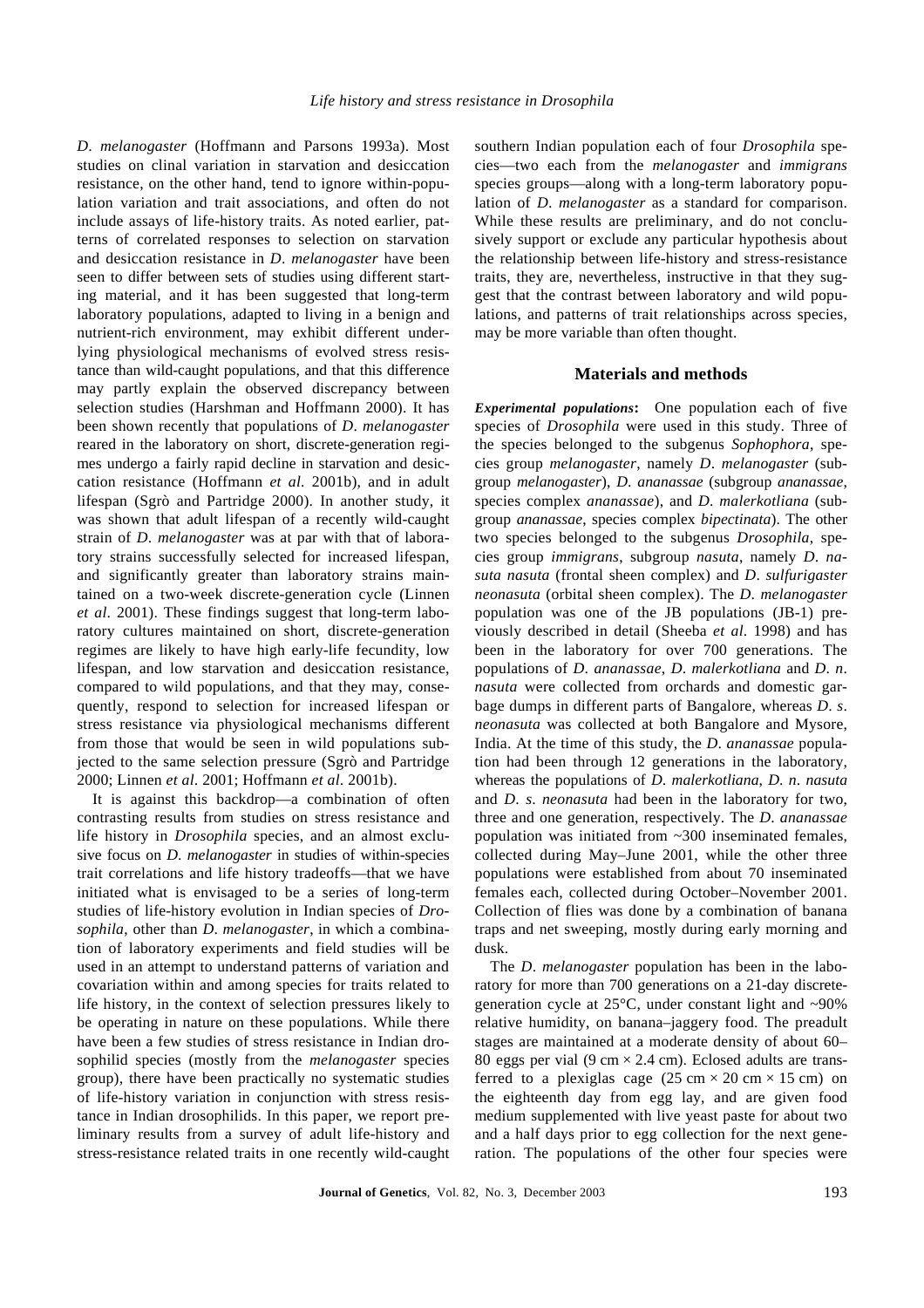also maintained in the laboratory under the same conditions, except that cornmeal, rather than banana–jaggery, food was used, and the number of breeding adults was about 1200 flies per population, compared to  $\sim$ 1800 in the case of the *D*. *melanogaster* population. Moreover, since the lifespan and fecundity of the wild-caught species were relatively low (see Results), these four populations were maintained on a discrete generation of less than 21 days. Adults were collected into cages as they eclosed, provided with cornmeal food supplemented with live yeast paste, and eggs were collected about two days after the last eclosions had occurred, which would be about five to six days after the first eclosions. All populations were assayed on the food medium on which they were routinely reared.

*Dry weight assay***:** Freshly eclosed adults developing in vials set up at a density of about 50 eggs per vial were collected within 2 h of eclosion, killed by freezing, dried for 36 h at 70°C, and weighed in batches of five males or five females. Five batches each of males and females were weighed for each species.

*Adult lifespan assay***:** Freshly eclosed adults from vials set up at a density of about 50 eggs per vial were collected, and virgin flies of both sexes were segregated within 6 h of eclosion. Separate assays were done to examine the lifespan of reproducing and virgin flies of each species. Adult lifespan of virgins was assessed by setting up 20 vials per species containing either eight males or eight females (10 vials per sex). In the case of reproducing flies, 20 vials were set up for each species, with each vial containing four males and four females. Flies were transferred to fresh food vials every alternate day and mortality was recorded daily; any flies dying were not replaced during the course of the assay, which continued until all flies had died. For reproducing flies, the degree of sexual dimorphism in lifespan was also calculated, using vial means for males and females, as the difference between male and female lifespan, divided by average lifespan across sexes.

*Lifetime fecundity assay***:** Adults eclosing in vials set up at a density of about 50 eggs per vial were collected within 6 h of eclosion, and distributed into fresh vials, with each vial containing one male and one female. For each species, 40 such vials were set up. The flies were transferred to fresh vials every day, and the number of eggs laid by each female during the preceding 24 h was recorded. The assay was continued until all females died. Dead females were not replaced during the course of the assay, whereas dead males were replaced from a cohort of the same age that was being maintained in parallel. In addition to recording the total number of eggs laid by a female over her lifetime (total lifetime fecundity), the

average daily fecundity was also calculated by dividing the total lifetime fecundity by the number of days the female lived.

*Lipid content assay***:** Adults eclosing in vials set up at a density of about 50 eggs per vial were collected within 2 h of eclosion, and killed by freezing, dried for 36 h at 70°C and weighed in batches of either five males or five females to obtain dry weight prior to lipid extraction. After weighing, the flies of each batch were kept in 1.5 ml of diethyl ether and gently agitated on a gel rocker for 24 h. The ether was then removed, and the flies were again dried for 12 h at 70°C and weighed. The difference in dry weight of the flies in each batch before and after lipid extraction, divided by the number of flies (5), was taken as the absolute lipid content per fly. This procedure is similar to that of Zwaan *et al*. (1991), with minor modifications. For each batch, fractional lipid content was also calculated by dividing the absolute lipid content of the batch by the dry weight of the batch before lipid extraction.

*Starvation resistance assay***:** Adults eclosing in vials set up at a density of about 50 eggs per vial were collected within 2 h of eclosion, and distributed in batches of either five males or five females into vials containing non-nutritive agar (12.4 g agar and 2.4 g *p*-hydroxybenzoic acid in 23 ml ethanol per litre). Five such vials each of males and females were set up per species. The vials were observed every two hours for mortality, and the assay continued until all flies had died. The time till death in hours for each fly was taken as the absolute starvation resistance. The procedure is similar to that of Zwaan *et al*. (1991) with minor modifications. The time to death in hours divided by the mean absolute lipid content for the species was also calculated, as it can be interpreted as reflecting the degree to which lipid reserves have not been committed to fecundity in females and are, therefore, available for somatic maintenance (e.g. see discussion in Zwaan *et al*. 1991; Leroi *et al*. 1994; Chippindale *et al*. 1996).

*Carbohydrate content assay***:** Adults eclosing in vials set up at a density of about 50 eggs per vial were collected within 2 h of eclosion, killed by freezing, dried for 36 h at 70°C, and weighed in batches of either five males or five females to obtain dry weight prior to carbohydrate estimation, which was done following the procedure in Djawdan *et al*. (1997) with minor modifications. The flies in each batch were then crushed in a small volume of distilled water, and the final volume was made up to 1 ml. These samples were then incubated in a water bath at 90°C for 30 min. After incubation, 500 μl of the supernatant in each sample was taken and 4 ml of anthrone reagent added to it, followed by thorough mixing on a vortex mixer. The samples were then heated in a boiling water bath for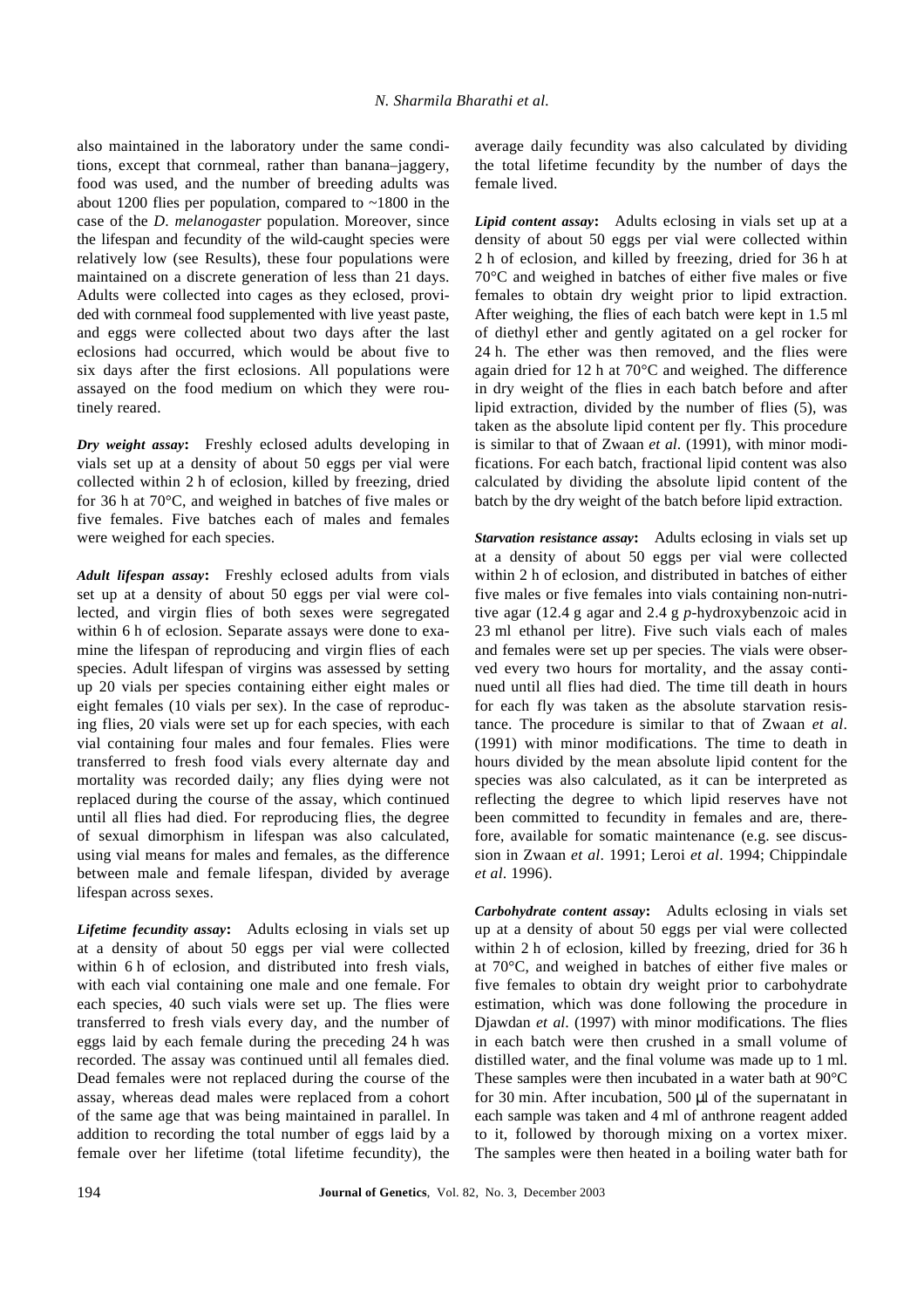30 min, and allowed to cool to room temperature. The optical density of each sample was then measured in a colorimeter at 620 nm, and the total glucose content of the flies in each batch was estimated from a glucose standard graph constructed for the assay. For each batch, fractional carbohydrate content was also calculated by dividing the absolute carbohydrate content of the batch by the dry weight of the batch before carbohydrate extraction.

*Desiccation resistance assay***:** Adults eclosing in vials set up at a density of about 50 eggs per vial were collected within 2 h of eclosion, and distributed in batches of either five males or five females into empty vials plugged with cotton wrapped around a desiccant  $(CaCl<sub>2</sub>)$ . Five such vials each of males and females were set up per species, and the vials were placed in a desiccator. The vials were observed every hour for mortality, and the assay continued until all flies had died. The time till death in hours for each fly was taken as the absolute desiccation resistance. The time to death in hours divided by the mean absolute carbohydrate content for the species was also calculated.

*Statistical analyses***:** All analyses were performed using STATISTICA™ for Windows Release 5.0 B (StatSoft, Inc. 1995). Data for all traits except fecundity were subjected to two-way analyses of variance (ANOVA) with sex and species treated as fixed factors, and batch or vial means used as input data for the analysis. In the case of lifetime and daily fecundity, data on individual females were subjected to one-way ANOVA to look for species differences. All pairwise multiple comparisons were done using Tukey's HSD test, with the appropriate modification for unequal sample sizes where necessary. The degree of sexual dimorphism for lifespan in reproducing flies was subjected to one-way ANOVA with species as the sole factor.

#### **Results**

# *Dry weight at eclosion*

Dry weights at eclosion varied significantly across species, *D*. *s*. *neonasuta* being the heaviest and *D*. *malerkotliana* the lightest (figure 1). The range of variation was quite large, *D*. *s*. *neonasuta* flies being almost thrice as heavy as *D*. *malerkotliana* flies. The ANOVA revealed significant main effects of species  $(F_{4,40} = 539, P < 0.001)$ , sex  $(F_{1,40} = 369, P < 0.001)$  and a significant interaction between species and sex  $(F_{4,40} = 11, P < 0.001)$ . Females were significantly heavier than males in each species (figure 1).

#### *Adult lifespan*

Overall, both reproducing and virgin flies from the *melanogaster* group species had greater adult lifespan than those from the two *immigrans* group species (figure 2), and the ANOVA revealed significant effects of species and the species  $\times$  sex interaction on the lifespan of both reproducing and virgin flies, whereas the main effect of sex was significant only in the case of reproducing flies (table 1). The degree of sexual dimorphism in lifespan varied significantly across species in reproducing flies (one-way ANOVA:  $F_{4.95} = 8.62$ ,  $P < 0.001$ ), being highest in the long-term laboratory population of *D*. *melanogaster* (table 2). The general tendency was for males to outlive females in the three *melanogaster* group species, and for females to outlive males in the two *immigrans*  group species, although the only substantial and significant difference between male and female lifespan was seen in *D*. *melanogaster* (figure 2). Virgin flies lived significantly longer than reproducing flies only in the case of *D*. *melanogaster*; in the four recently wild-caught species, the lifespans of virgin and reproducing flies did not differ significantly (figure 2).

# *Lifetime fecundity*

Mean total lifetime fecundity varied significantly across species (one-way ANOVA: *F*4,195 = 51.79, *P* < 0.001), *D*. *melanogaster* being the most fecund, followed by *D*. *ananassae* and *D*. *malerkotliana*, and finally by *D*. *n*. *nasuta* and *D*. *s*. *neonasuta* (figure 3). The ordering of species means for total lifetime fecundity was similar to that seen in the case of lifespan of reproducing flies (figure 2), raising the possibility that lifetime fecundity dif-



**Figure 1.** Mean  $(\pm SE)$  dry weight (in  $10^{-4}$  g per fly) at eclosion of males and females from the five species (NEO, *D*. *s*. *neonasuta*; NAS, *D*. *n*. *nasuta*; MEL, *D. melanogaster*; ANA, *D*. *ananassae*; MAL, *D*. *malerkotliana*). All pairwise differences between species means were significant. Asterisks denote significant differences between mean male and female weight within each species. Significance at the 0.05 level was determined for each multiple comparison by Tukey's HSD test.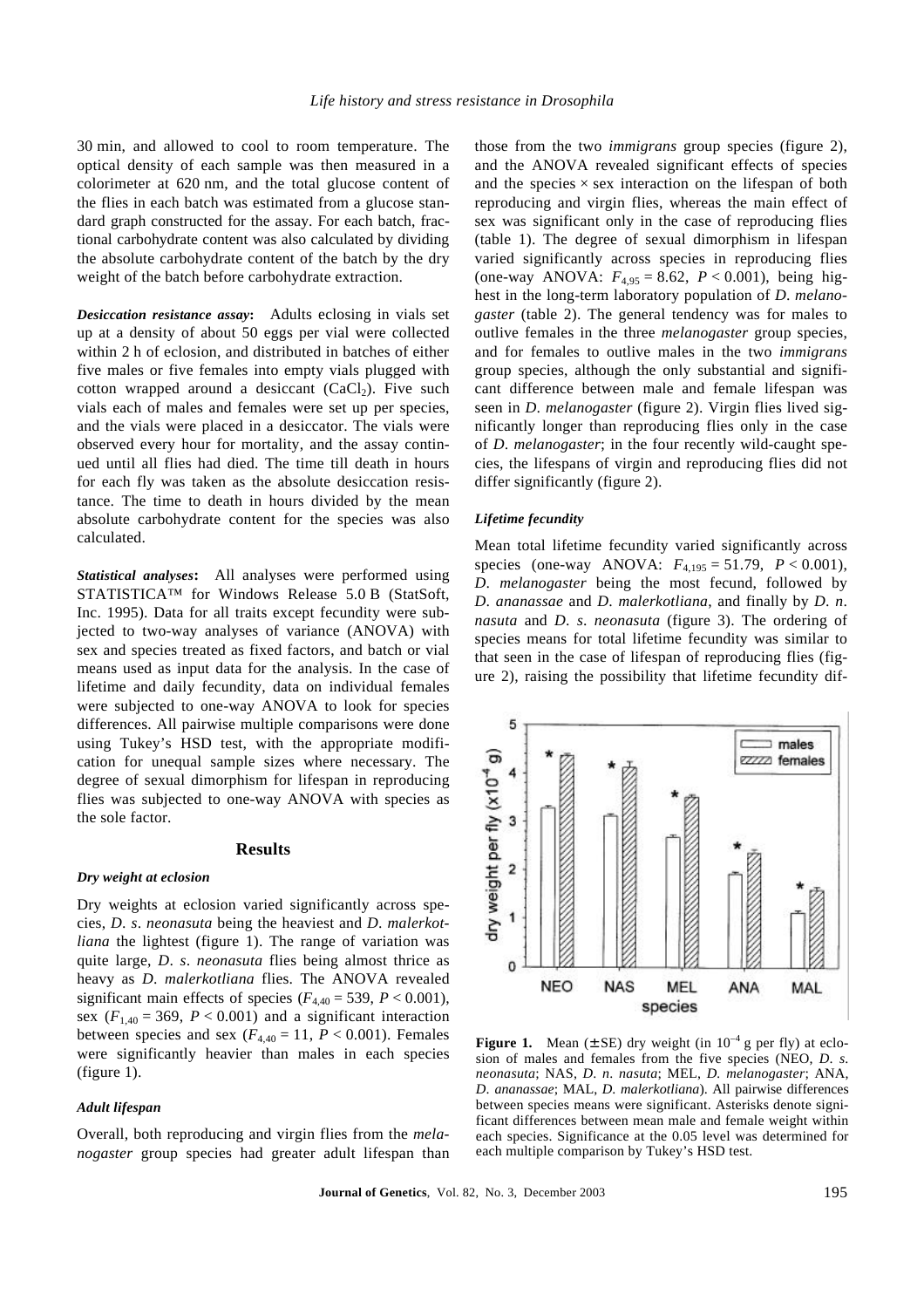ferences among species could be largely due to lifespan differences rather than differences in daily egg production. However, average daily fecundity also varied significantly across species (one-way ANOVA:  $F_{4,195} = 25.75$ ,  $P < 0.01$ ), the only significant pairwise differences being those between *D*. *melanogaster* and all other species, and between *D*. *malerkotliana* and *D*. *s*. *neonasuta* (figure 3). The long-term laboratory population of *D*. *melanogaster* was clearly far more fecund than any of the other four species. Interestingly, even among just the four recently wild-caught species, *melanogaster* group species tended to be lighter in weight, longer-lived and more fecund than the larger *immigrans* group species, a pattern at odds with that of within-species correlations among weight, fecundity and lifespan revealed by studies on laboratory populations of *D*. *melanogaster* (e.g. Partridge and Fowler 1992, 1993; Hillesheim and Stearns 1992).

#### *Lipid content*

Both absolute and fractional lipid content varied significantly across species, with significant ANOVA main effects of species and sex, but no significant species  $\times$  sex interaction, for both traits (table 3). Mean absolute lipid content of females  $(0.668 \times 10^{-4} \text{ g})$  was significantly greater than that of males  $(0.424 \times 10^{-4} \text{ g})$ . Females also had significantly higher mean fractional lipid content (0.225) than males (0.178). Mean absolute lipid content of *D*. *s*. *neonasuta* was significantly greater (Tukey's HSD test,  $P < 0.001$ ) than the means of the other four species, which did not differ significantly among themselves (figure 4). With regard to fractional lipid content, too, the species clustered into two groups within which species means did not significantly differ. Overall, *D*. *ananassae*, *D*. *malerkotliana* and *D*. *s*. *neonasuta* constituted the group with higher mean fractional lipid content whereas *D*. *melanogaster* and *D*. *n*. *nasuta* had similar, and relatively lower, fractional lipid levels (figure 4).

**Table 1.** Summary of results from two separate analyses of variance carried out on adult lifespan of reproducing and virgin males and females in the five species.

|                                                     |                        | Reproducing flies           | Virgin flies           |                                  |  |
|-----------------------------------------------------|------------------------|-----------------------------|------------------------|----------------------------------|--|
| Effect $(d.f.)$                                     | F                      | Р                           |                        | Р                                |  |
| Species $(4)$<br>Sex(1)<br>Species $\times$ sex (4) | 154.64<br>4.27<br>8.44 | < 0.001<br>0.040<br>< 0.001 | 193.45<br>1.10<br>3.15 | ${}_{< 0.001}$<br>0.296<br>0.018 |  |

Error d.f. were 190 and 89 for reproducing and virgin flies, respectively.

**Table 2.** Mean (± SE) degree of sexual dimorphism for adult lifespan in reproducing flies of the five species.

| <b>Species</b>   | Reproducing flies |         |  |  |  |
|------------------|-------------------|---------|--|--|--|
| D. melanogaster  | $0.244^{\rm a}$   | ± 0.072 |  |  |  |
| D. malerkotliana | $0.148^{ab}$      | ± 0.096 |  |  |  |
| D. ananassae     | $0.054^{ab}$      | ± 0.046 |  |  |  |
| $D. n.$ nasuta   | $-0.129^{bc}$     | ± 0.087 |  |  |  |
| D. s. neonasuta  | $-0.290^{\circ}$  | ± 0.053 |  |  |  |

Means with the same alphabetical superscripts were not significantly different at the 0.05 level in pairwise comparisons, using Tukey's HSD test.



**Figure 2.** Mean (± SE) adult lifespan of reproducing and virgin males and females from the five species. Horizontal lines below the X-axes connect species whose means did not significantly differ among themselves. Asterisks denote significant differences between mean male and female lifespans within each species  $\times$  reproductive status combination. Significance at the 0.05 level was determined for each multiple comparison by Tukey's HSD test.

196 **Journal of Genetics**, Vol. 82, No. 3, December 2003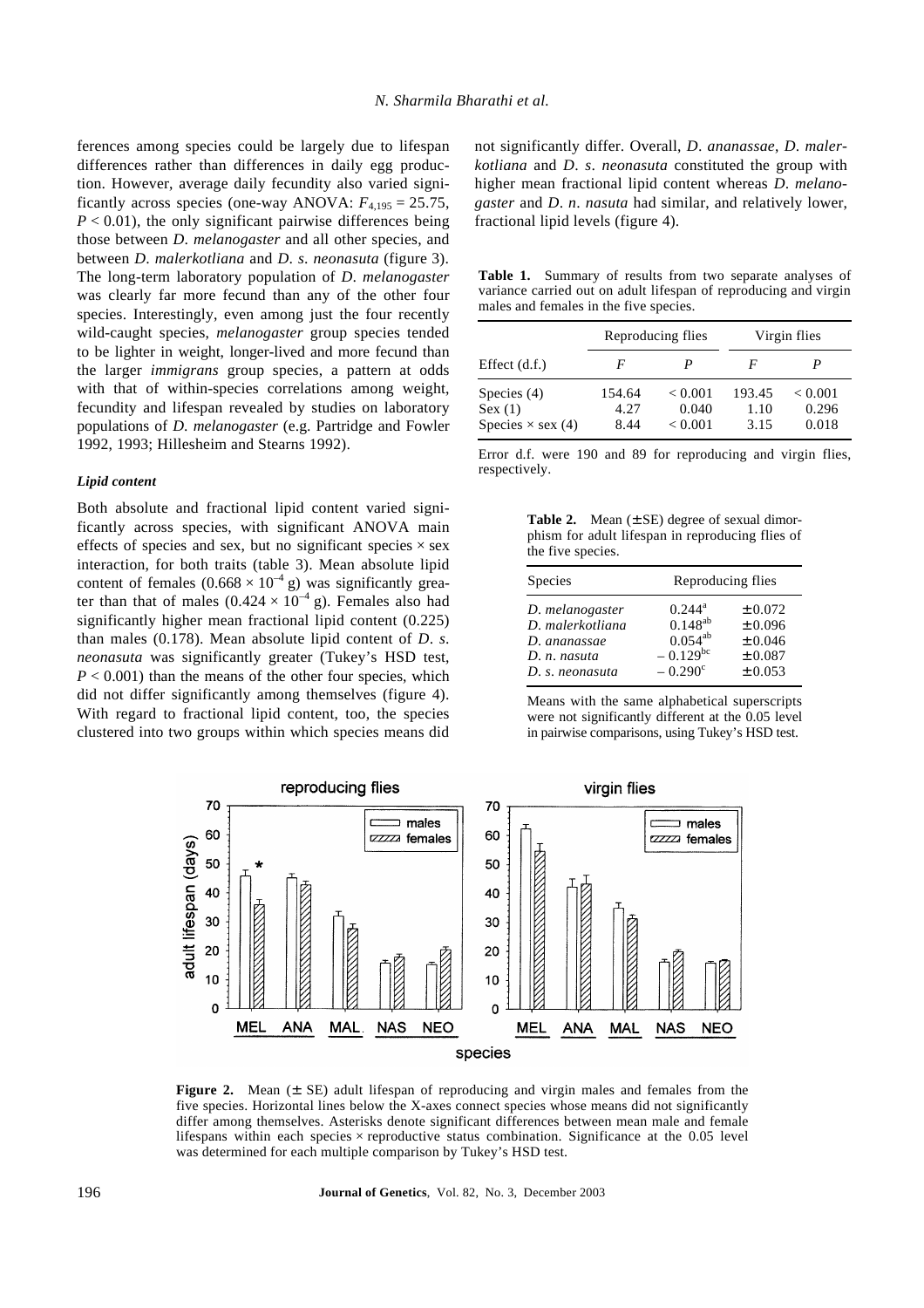### *Starvation resistance*

Both absolute starvation resistance and starvation resistance per microgram lipid varied significantly across species, with significant ANOVA main effects of species and sex (table 3). The species  $\times$  sex interaction, however, was significant only for starvation resistance per microgram lipid (table 3). Mean absolute starvation resistance of females (92.32 h) was significantly greater than that of males (82.17 h), whereas mean starvation resistance per microgram lipid in males  $(2.18 \text{ h}/\text{\mu g})$  was significantly higher than in females (1.43 h/μg) (figure 5). Overall, averaged across sexes, mean absolute starvation resistance of *D*. *malerkotliana*, the species with the least absolute lipid content (figure 4), was significantly lower than that of all other species, whereas the means for absolute starvation resistance of *D*. *melanogaster*, *D*. *n*. *nasuta* and *D*. *s*. *neonasuta* did not differ significantly among themselves (figure 5). Mean absolute starvation resistance of *D*. *ananassae* was intermediate between that of *D*. *malerkotliana* on the one hand, and those of *D*. *melanogaster*, *D*. *n*. *nasuta* and *D*. *s*. *neonasuta* on the other (figure 5).

Starvation resistance per microgram lipid varied across a greater range in males compared to females, and the pattern of differences among species also varied significantly with sex (table 3, figure 5). In females, the only significant pairwise differences (Tukey's HSD test,  $P < 0.05$ ) in starvation resistance per microgram lipid between species were those between *D*. *s*. *neonasuta* and the other four species (figure 5). In males, on the other hand, species clustered into three groups based on the significance of pairwise comparisons for starvation resistance per microgram lipid. The highest mean starvation resistance per microgram lipid was seen in *D*. *malerkotliana* and *D*. *melanogaster*, the lowest in the two *immigrans*  group species, and an intermediate value in *D*. *ananassae* (figure 5).

#### *Carbohydrate content*

Carbohydrate content of flies is typically used as a surrogate measure of the amount of glycogen in the flies (Graves *et al*. 1992; Chippindale *et al*. 1998; Hoffmann and Harshman 1999; Harshman and Hoffmann 2000). Both absolute



**Figure 3.** Mean ( $\pm$  SE) number of eggs laid by females from the five species over their lifetime, and over one day on average. Horizontal lines below the X-axes connect species whose means did not significantly differ among themselves. Significance at the 0.05 level was determined for each multiple comparison by Tukey's HSD test.

**Table 3.** Summary of results from four separate analyses of variance carried out on absolute lipid content, fractional lipid content, absolute starvation resistance and starvation resistance per microgram lipid in males and females from the five species.

|                                                     |                        | Absolute lipid<br>content          | Fractional<br>lipid content |                           | Absolute starvation<br>resistance |                                    | Starvation resistance<br>per µg lipid |                                             |
|-----------------------------------------------------|------------------------|------------------------------------|-----------------------------|---------------------------|-----------------------------------|------------------------------------|---------------------------------------|---------------------------------------------|
| Effect $(d.f.)$                                     |                        |                                    | F                           |                           | F                                 |                                    |                                       |                                             |
| Species $(4)$<br>Sex(1)<br>Species $\times$ sex (4) | 17.86<br>42.43<br>0.42 | < 0.001<br>${}_{< 0.001}$<br>0.790 | 8.86<br>9.96<br>1.93        | < 0.001<br>0.004<br>0.128 | 26.34<br>17.43<br>1.57            | < 0.001<br>${}_{< 0.001}$<br>0.120 | 81.67<br>254.07<br>29.18              | ${}_{< 0.001}$<br>${}_{< 0.001}$<br>< 0.001 |

Error d.f. were 34 and 40 for the ANOVAs on lipid content and starvation resistance, respectively.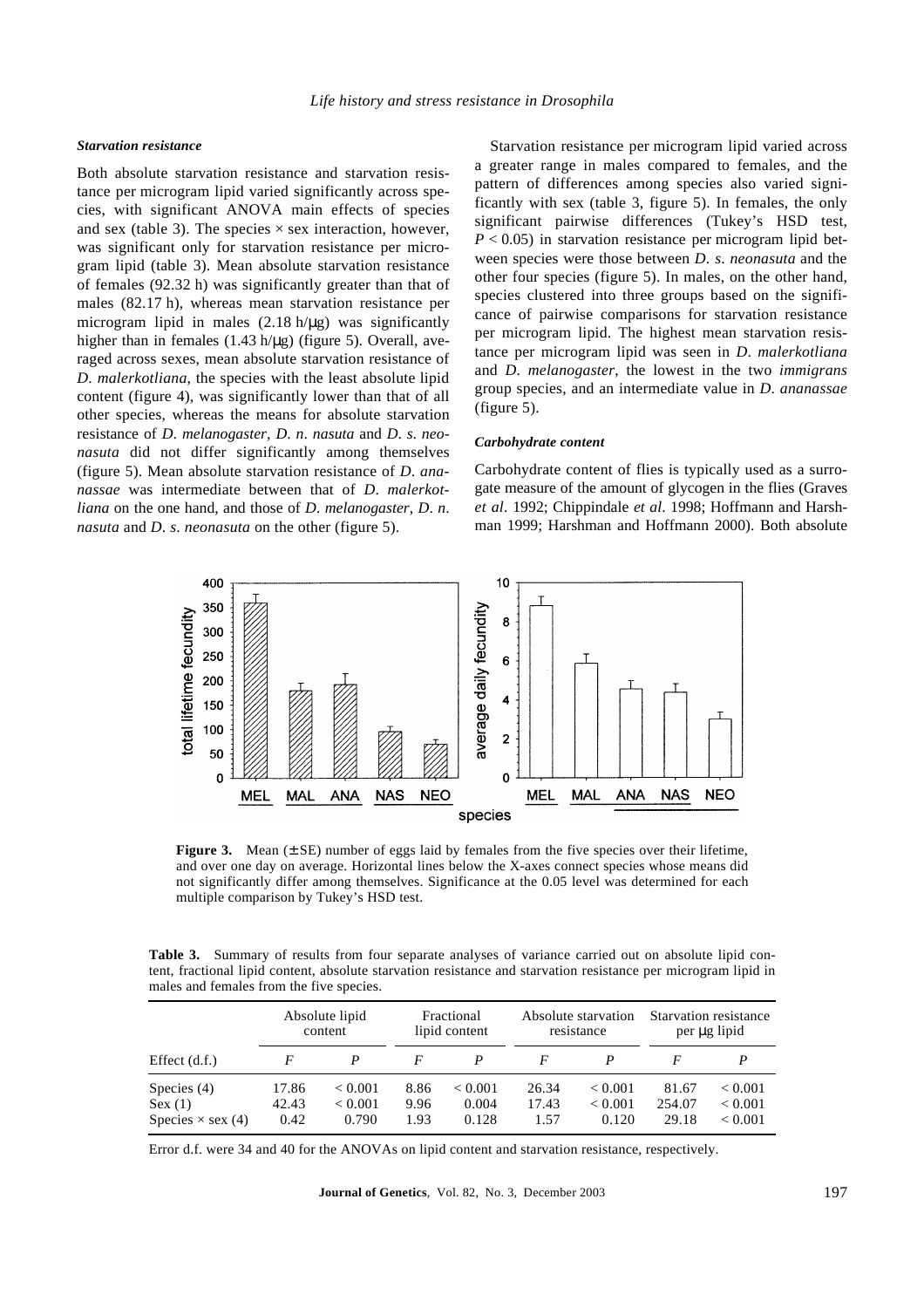and fractional carbohydrate content varied significantly across species, with significant ANOVA main effects of species and sex, but no significant species  $\times$  sex interaction, for both traits (table 4). Mean absolute carbohydrate content of females  $(28.14 \times 10^{-6} \text{ g})$  was significantly greater than that of males  $(18.10 \times 10^{-6} \text{ g})$ . Females also had marginally significantly higher mean fractional carbohydrate content (0.096) than males (0.080). Overall, *D*. *ananassae* showed the highest absolute and fractional carbohydrate content (figure 6). Averaged across sexes, the species clustered into two groups based on significant differences in mean absolute carbohydrate content. *D*. *ananassae*, *D*. *n*. *nasuta* and *D*. *s*. *neonasuta* had relatively higher mean absolute carbohydrate content than *D*. *melanogaster* and *D*. *malerkotliana* (figure 6). In the case of fractional carbohydrate content, *D*. *melanogaster*, *D*. *n*. *nasuta* and *D*. *s*. *neonasuta* clustered together with low trait values, *D*. *ananassae* had significantly greater fractional carbohydrate content than all other species, and *D*. *malerkotliana* was intermediate between *D*. *ananassae* and the other three species (figure 6).

#### *Desiccation resistance*

Both absolute desiccation resistance and desiccation resistance per microgram carbohydrate varied significantly across species, with significant ANOVA main effects of species and sex (table 4). The species  $\times$  sex interaction, however, was significant only for desiccation resistance per microgram carbohydrate (table 4). Mean absolute desiccation resistance of females (22.89 h) was significantly greater than that of males (20.86 h), whereas mean desiccation resistance per microgram carbohydrate in males  $(1.298 h/\mu$ g) was significantly higher than in females (0.922 h/μg) (figure 7). Overall, averaged across sexes,



**Figure 4.** The relationship between mean  $(\pm SE)$  absolute lipid content (in  $10^{-4}$  g per fly) and mean  $(\pm S$ E) fractional lipid content of males and females from the five species.



**Figure 5.** The relationship between mean ( $\pm$  SE) absolute starvation resistance (in hours) and mean (± SE) starvation resistance in hours per μg lipid of males and females from the five species.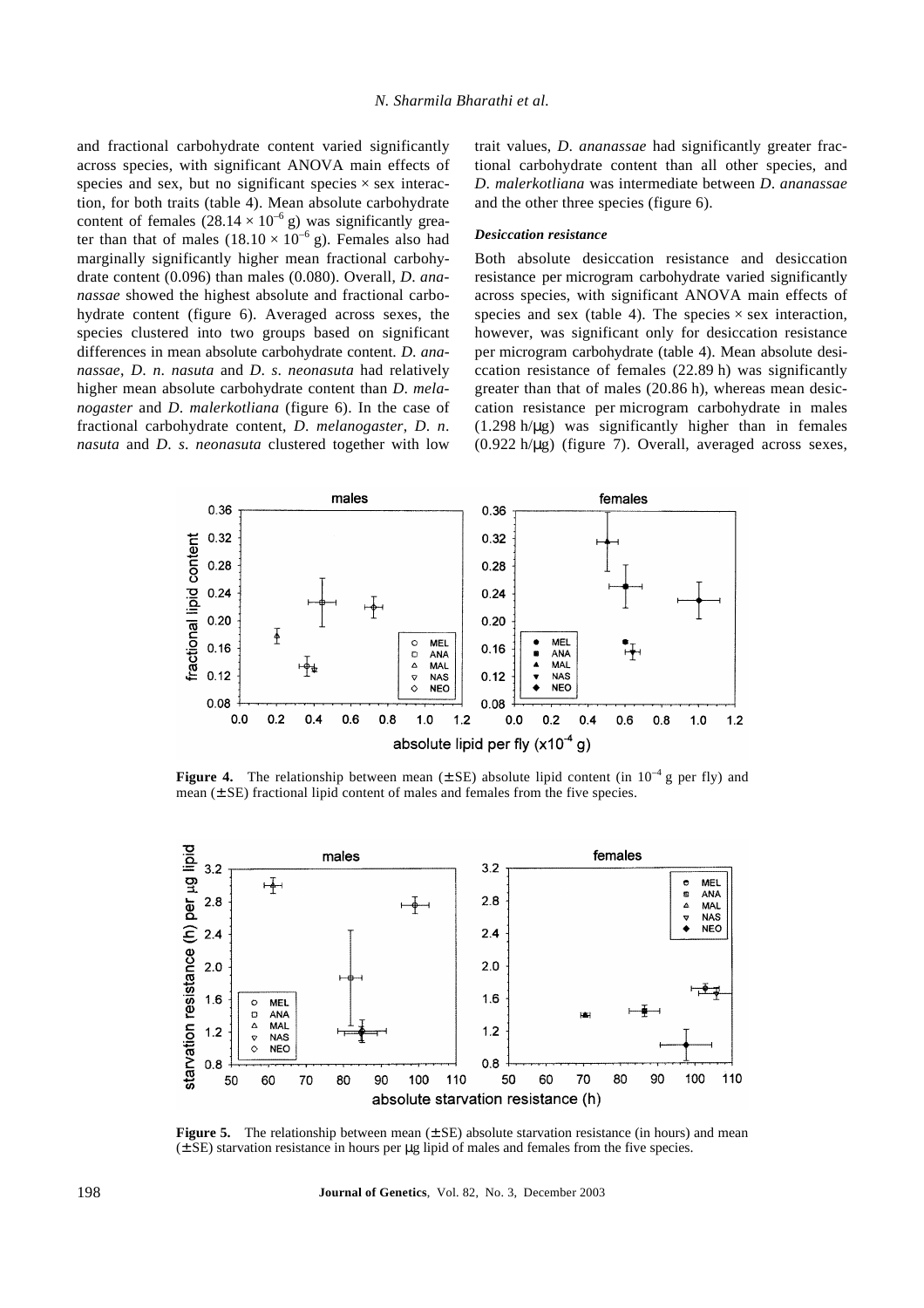mean absolute desiccation resistance and desiccation resistance per microgram carbohydrate of the long-term laboratory population of *D*. *melanogaster* were far higher than those of any of the other species (figure 7). For both males and females, all pairwise differences in absolute desiccation resistance between species were significant (Tukey's HSD, *P* < 0.05), except for those between *D*. *ananassae* and *D*. *n*. *nasuta*. In the case of desiccation resistance per microgram carbohydrate, all pairwise differences between species were significant (Tukey's HSD, *P* < 0.05), except for those between *D*. *ananassae* and *D*. *s*. *neonasuta*, for both males and females. Although *D*. *malerkotliana* had the least absolute desiccation resistance, its desiccation resistance per microgram carbohydrate was significantly greater than those of all other species except *D*. *melanogaster* (figure 7).

# **Discussion**

In terms of fitness-related traits, the long-term laboratory population of *D*. *melanogaster* appears to be clearly superior under laboratory conditions to the four recently wild-caught species. *D*. *melanogaster* flies live longer and are more fecund on both a daily and lifetime bases than the other four species (figures 2, 3; table 5). *D*. *melanogaster* flies also have somewhat greater starvation resistance, and vastly greater desiccation resistance, than the four recently caught species (figures 5, 7; table 5), despite having relatively low absolute and fractional glycogen and lipid content (figures 4, 6; table 5), and being of intermediate weight (figure 1; table 5). In an earlier study on the same five populations, we found that *D*. *melanogaster* showed faster larval development, and greater larval survivorship and early-life fecundity, compared to the four recently caught species (Sharmila Bharathi *et al*. 2004). Of course, the superiority of the *D*. *melanogaster* population is not too surprising, given that this population has been in the laboratory for several hundred generations, and is presumably well adapted to the specific conditions in the laboratory. Indeed, one of the reasons for including this population in this study was to have a point of reference from a well-characterized population to act as a backdrop against which we could compare the four wild-caught

**Table 4.** Summary of results from four separate analyses of variance carried out on absolute carbohydrate content, fractional carbohydrate content, absolute desiccation resistance and desiccation resistance per microgram carbohydrate in males and females from the five species.

|                          | Absolute carbohydrate |                | Fractional carbohydrate |                | Absolute desiccation |                | Desiccation resistance |                |
|--------------------------|-----------------------|----------------|-------------------------|----------------|----------------------|----------------|------------------------|----------------|
|                          | content               |                | content                 |                | resistance           |                | per µg carbohydrate    |                |
| Effect (d.f.)            |                       |                |                         |                |                      |                |                        |                |
| Species $(4)$            | 10.94                 | < 0.001        | 19.91                   | ${}_{< 0.001}$ | 170.53               | < 0.001        | 499.51                 | < 0.001        |
| Sex(1)                   | 19.78                 | ${}_{< 0.001}$ | 4.02                    | 0.052          | 16.28                | ${}_{< 0.001}$ | 226.04                 | ${}_{< 0.001}$ |
| Species $\times$ sex (4) | 0.70                  | 0.595          | 0.83                    | 0.516          | 0.37                 | 0.832          | 14.91                  | < 0.001        |

Error d.f. were 38 and 40 for the ANOVAs on carbohydrate content and desiccation resistance, respectively.



**Figure 6.** The relationship between mean  $(\pm SE)$  absolute carbohydrate content (in  $\mu$ g per fly) and mean (± SE) fractional carbohydrate content of males and females from the five species.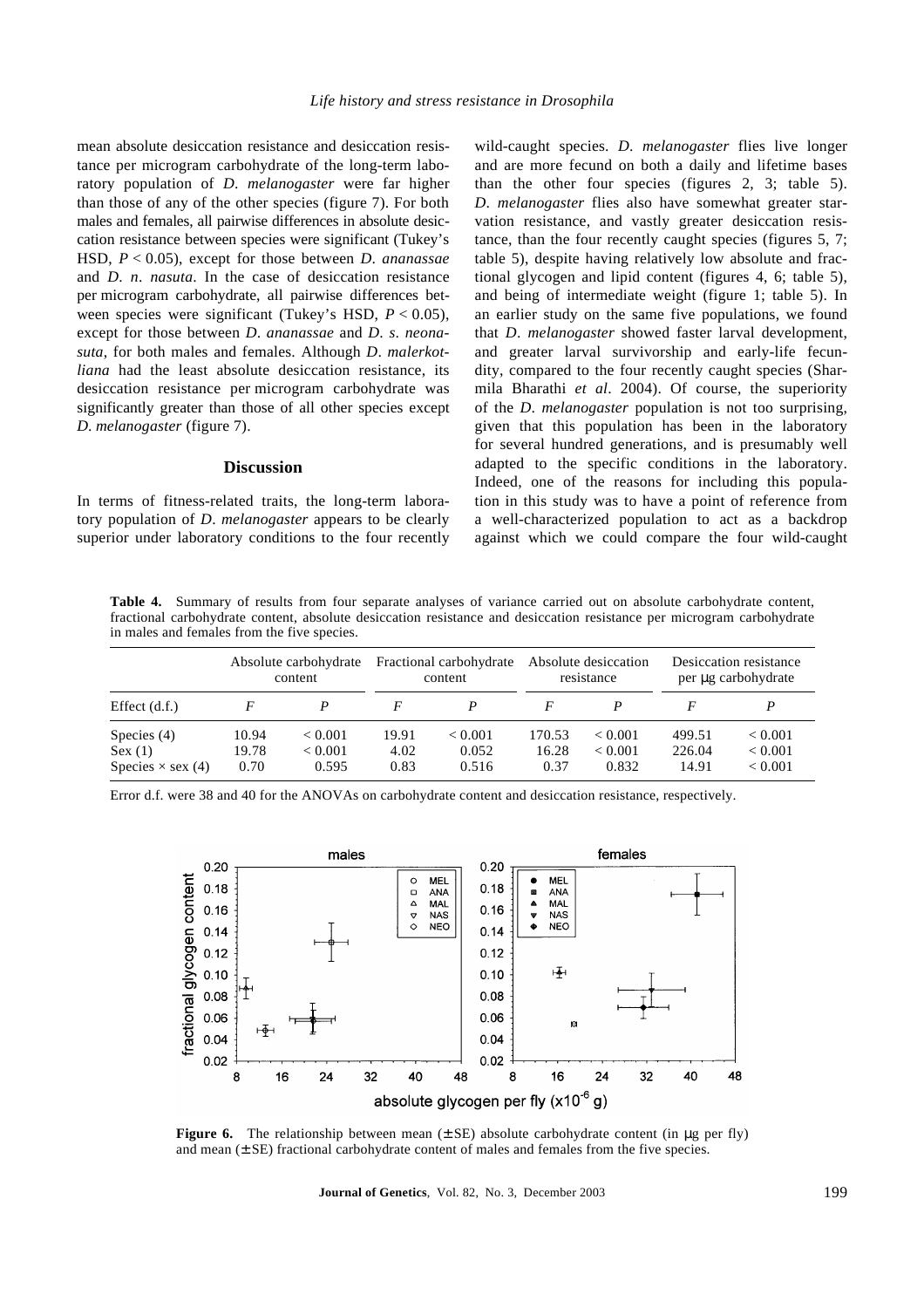

**Figure 7.** The relationship between mean  $(\pm SE)$  absolute desiccation resistance (in hours) and mean (± SE) desiccation resistance in hours per μg carbohydrate of males and females from the five species.

**Table 5.** A qualitative representation of how the five species compare in terms of female traits related to adult life history.

|                  | Deviation of species mean for a trait, relative to overall mean, in units of standard error |                                                           |                      |                                                       |                              |              |                |
|------------------|---------------------------------------------------------------------------------------------|-----------------------------------------------------------|----------------------|-------------------------------------------------------|------------------------------|--------------|----------------|
|                  |                                                                                             | $>-3$ $-3$ to $-2$ $-2$ to $-1$ $-1$ to $+1$ $+1$ to $+2$ |                      |                                                       |                              | $+2$ to $+3$ | $> +3$         |
| D. melanogaster  |                                                                                             | FC                                                        | AC<br>FL             | AL<br><b>DW</b>                                       | $\mathbf{A}\mathbf{S}$<br>LS | SL           | DF<br>DC<br>AD |
| D. ananassae     |                                                                                             |                                                           | DC<br><b>DW</b>      | DF<br>AD<br><b>SL</b><br>$\mathbf{A}\mathbf{S}$<br>AL | FL                           | AC<br>LS     | FC             |
| D. malerkotliana | AS<br><b>DW</b>                                                                             | AD<br>AC                                                  | AL                   | DF<br>DC<br>${\rm FC}$<br>$\rm SL$<br>LS              |                              |              | FL             |
| $D. n.$ nasuta   |                                                                                             | FL<br>LS                                                  |                      | DF<br>DC<br>FC<br>AD<br>AL                            | AC<br>SL<br>DW               | AS           |                |
| D. s. neonasuta  | SL                                                                                          | DF                                                        | DC<br>FC<br>AD<br>LS | $\rm AC$<br>FL<br>$\mathbf{A}\mathbf{S}$              |                              | <b>DW</b>    | AL             |

Entries are abbreviated traits (LS, lifespan of reproducing flies; DW, dry weight at eclosion; AL, absolute lipid content; AS, absolute starvation resistance; FL, fractional lipid content; SL, starvation resistance per unit lipid; AC, absolute carbohydrate content; AD, absolute desiccation resistance; FC, fractional carbohydrate content; DC, desiccation resistance per unit carbohydrate; DF, average daily fecundity). For each species, the location of the trait abbreviation reflects the deviation of the species mean from the overall mean value for that trait, in units of standard error.

200 **Journal of Genetics**, Vol. 82, No. 3, December 2003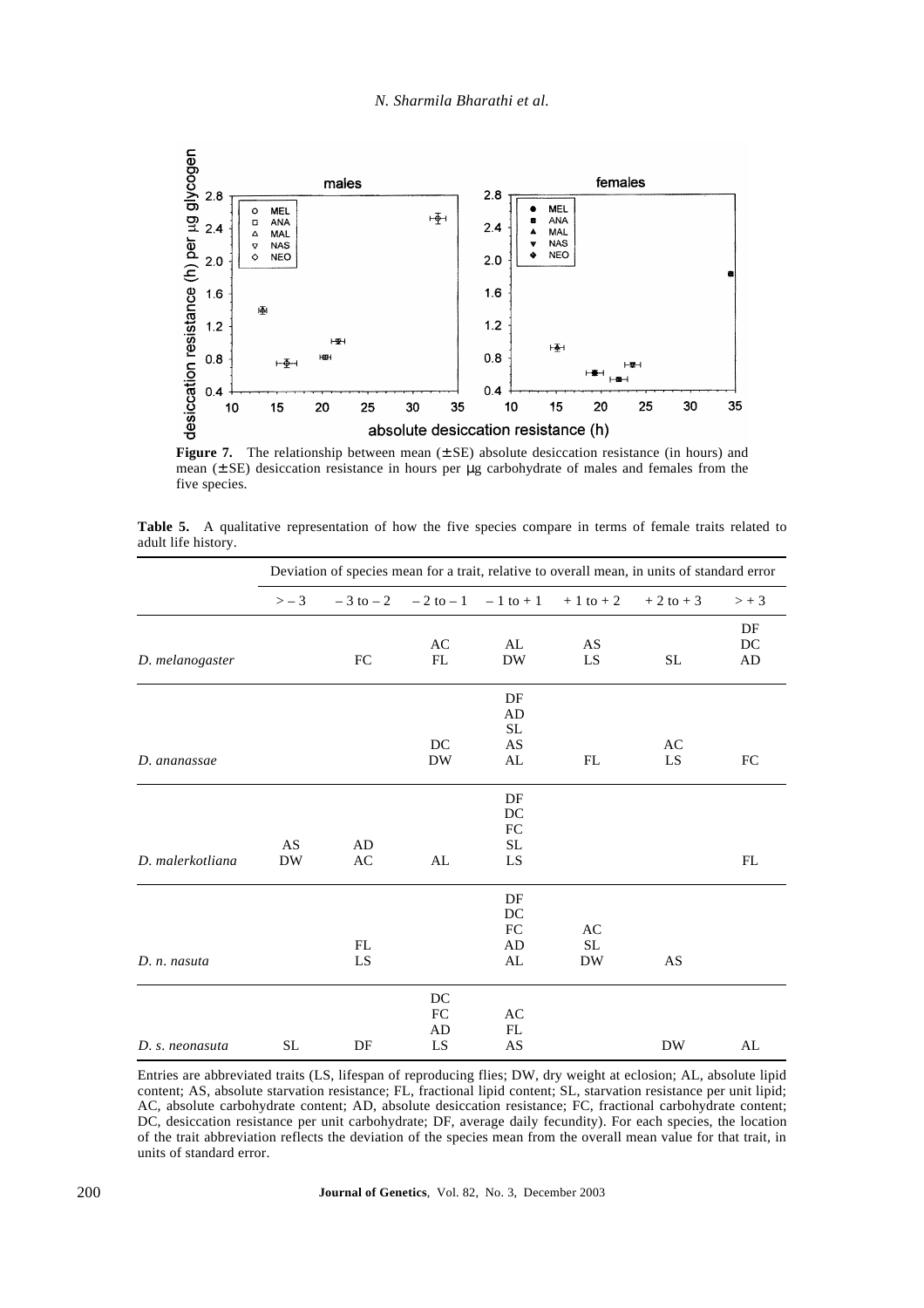species. The magnitude of *D*. *melanogaster* superiority, nevertheless, is rather large, and we shall return to this issue later in the discussion.

More interesting than the superiority of *D*. *melanogaster* is the observation that the *melanogaster* group species seem to be somewhat superior to the *immigrans* group species with regard to most of the fitness traits studied. *D*. *ananassae* and *D*. *malerkotliana*, though lighter, are longerlived and more fecund than *D*. *n*. *nasuta* and *D*. *s*. *neonasuta* (figures 1, 2, 3; table 6), and were earlier seen to have shorter larval development time than the two *immigrans* group species (Sharmila Bharathi *et al*. 2004). On the other hand, *D*. *malerkotliana* has lower absolute starvation and desiccation resistance than *D*. *n*. *nasuta* and *D*. *s*. *neonasuta* (figures 5, 7; table 6), and *D*. *ananassae* females also have lower absolute starvation resistance than the two *immigrans* group species, although male starvation resistance and absolute desiccation resistance of *D*. *ananassae* is at par with that of *D*. *n*. *nasuta* and *D*. *s*. *neonasuta* (figures 5, 7; table 6). In larval survivorship, *D*. *ananassae* and *D*. *s*. *neonasuta* are superior to *D*. *malerkotliana* and *D*. *n*. *nasuta* (Sharmila Bharathi *et al*. 2004).

Why the two *melanogaster* group species appear to be somewhat superior to the two *immigrans* group species under laboratory conditions is not clear at this time. It may be that these *melanogaster* group species are in a sense preadapted to a laboratory environment optimized for *D*. *melanogaster*, a species to which they are closely related. It may also be that oviposition preferences differ among these four species and, thus, fecundity differences reflect degrees of behavioural aversion rather than physiological differences among species. The superiority of *D*. *ananassae* and *D*. *malerkotliana* in the laboratory does not seem to translate into greater abundance in the wild. In our collections, we found that *D*. *n*. *nasuta* and *D*. *ananassae*, together with *Zaprionus indianus*, were the most abundant drosophilids, with *D*. *ananassae* being restricted largely to the insides of houses, and *D*. *n*. *nasuta* to domestic garbage dumps and orchards, where it coexisted with, and greatly outnumbered, *D*. *malerkotliana*. Of course, the superiority of *D*. *ananassae* and, especially, *D*. *malerkotliana*, in terms of fecundity and lifespan is likely to be partly offset in natural conditions where desiccation and starvation stress may play a role.

Two other major aspects in which natural conditions are likely to differ from laboratory conditions are the degree of intraspecific and interspecific competition, and the presence of predators, parasites, parasitoids and microbial pathogens. Larvae from many dipteran species are found in the contents of domestic garbage dumps, whereas in rotting fruit in orchards most larvae tend to be of drosophilids. Unfortunately, there are no data on the typical larval densities likely to be experienced by these species in their natural habitats and it is, therefore, difficult to

|                  | Deviation of species mean for a trait, relative to overall<br>mean, in units of standard error |           |                                   |          |                |  |  |
|------------------|------------------------------------------------------------------------------------------------|-----------|-----------------------------------|----------|----------------|--|--|
|                  | $-2$ to $-1$ $-1$ to $+1$ $+1$ to $+2$ $+2$ to $+3$<br>$-3$ to $-2$                            |           |                                   |          |                |  |  |
|                  |                                                                                                | DC        | DF<br><b>SL</b><br>FL<br>AS       |          | FC<br>AC       |  |  |
| D. ananassae     |                                                                                                | <b>DW</b> | AL                                | AD       | LS             |  |  |
| D. malerkotliana | AD<br>AC<br>AS<br>DW                                                                           |           | FC<br><b>SL</b><br>AL<br>LS       |          | DF<br>DC<br>FL |  |  |
| D. n. nasuta     | FL                                                                                             | LS        | DF<br>DC<br><b>FC</b><br>AC<br>AL | AD<br>DW | SL<br>AS       |  |  |
| D. s. neonasuta  | SL<br>DF                                                                                       | FC<br>LS  | DC<br>AD<br>AC<br>FL<br>AS        | DW       | AL             |  |  |

Table 6. A qualitative representation of how the four recently wild-caught species compare in terms of female traits related to adult life history.

Abbreviations and interpretation as in table 5.

**Journal of Genetics**, Vol. 82, No. 3, December 2003 201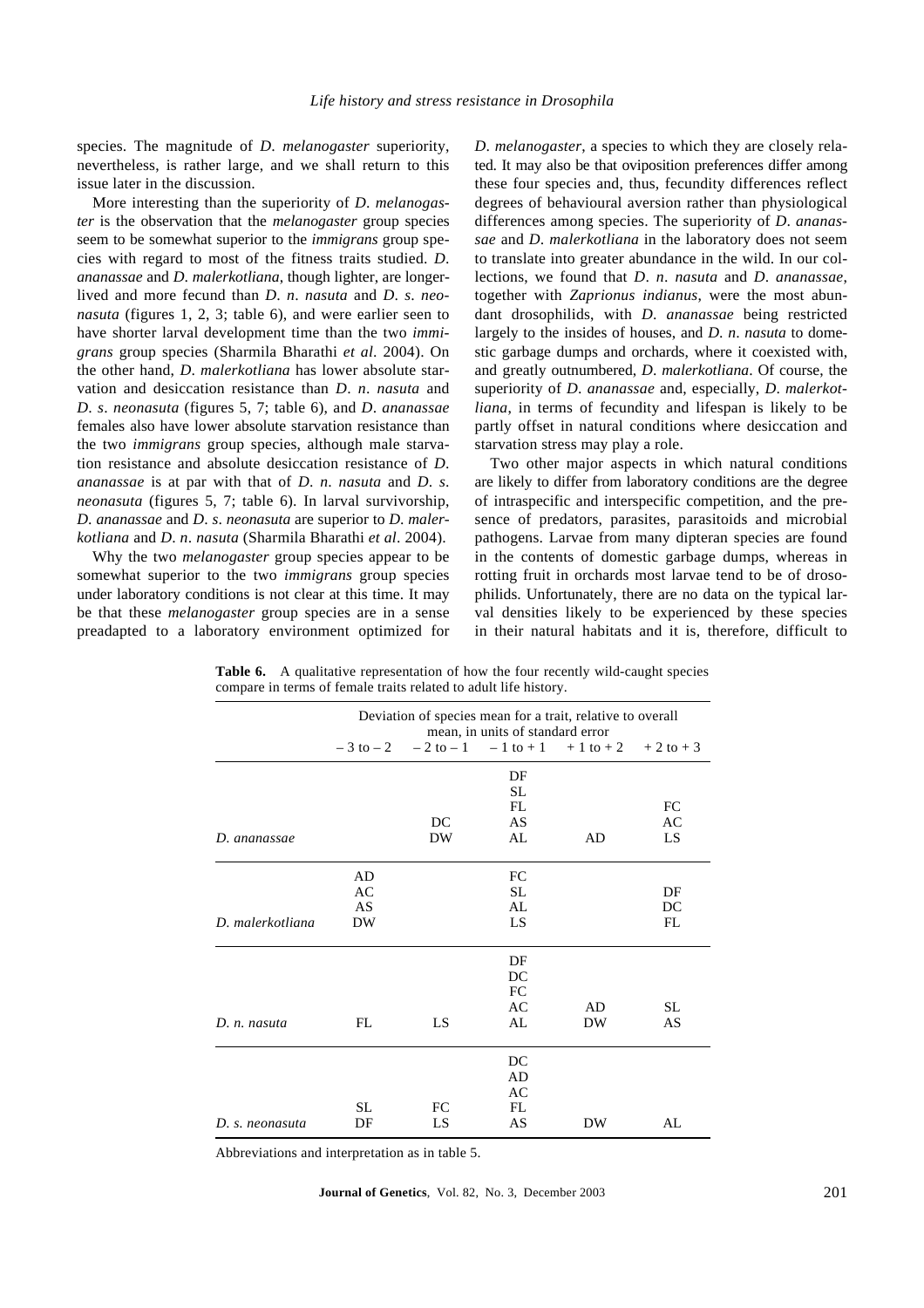assess how the densities used in the laboratory compare to those to which the species are adapted. We do, however, have preliminary data suggesting that *D*. *ananassae* and *D*. *n*. *nasuta* differ in the sensitivity of preadult survivorship to larval density in the laboratory. Preadult survivorship of *D*. *ananassae* declines by just about 12.5% over a range of densities increasing from 70 to 300 eggs per vial, whereas preadult survivorship of *D*. *n*. *nasuta* declines by about 60% as density is increased from 30 to 200 eggs per vial (N. Sharmila Bharathi and A. Joshi, unpublished data), which is similar to the decline seen in our laboratory-adapted *D*. *melanogaster* populations (M. Shakarad, N. G. Prasad and A. Joshi, unpublished data). This may, perhaps, suggest that *D*. *ananassae* in nature experience higher larval densities on average than *D*. *n*. *nasuta*, an interpretation also consistent with the observation that *D*. *ananassae* larvae are more resistant to toxic levels of urea in the food, compared to *D*. *n*. *nasuta* larvae (N. Sharmila Bharathi and A. Joshi, unpublished data). In pairwise competition experiments where serial-transfer cultures were initiated with equal numbers of males and females of two species, *D*. *ananassae* excluded *D*. *n*. *nasuta* and *D*. *s*. *neonasuta* within 10 weeks (N. Sharmila Bharathi and A. Joshi, unpublished data), a finding consistent with the notion that *D*. *ananassae* is better adapted to high larval densities. However, the relationship between sensitivity to larval density in single-species culture and competitive ability in a serial-transfer culture, in which fecundity and lifespan also affect competition, is not so straightforward: in these experiments, our *D*. *melanogaster* are the most competitive, excluding all other species within 4–5 weeks. *D*. *malerkotliana*, which coexists with *D*. *n*. *nasuta* and is far less abundant in and around garbage dumps, appears to be a better competitor than *D*. *n*. *nasuta* and *D*. *s*. *neonasuta* under laboratory conditions, although not as good as *D*. *ananassae*. In serial-transfer competition experiments, *D*. *malerkotliana* reduced the numbers of the two *immigrans* species to 10–20% of the total culture within 10 weeks (N. Sharmila Bharathi and A. Joshi, unpublished data).

We also have some preliminary evidence that *D*. *n*. *nasuta* may be more resistant to bacterial pathogens than *D*. *ananassae*. Immune responses are potentially costly to the organism mounting them and are likely to exact fitness costs, especially under stressful conditions like crowding or desiccation/starvation stress (Hoang 2001; Kraaijeveld *et al*. 2001a), suggesting that parasite/pathogen loads in nature may be partly responsible for shaping the evolution of life histories (Zuk and Stoehr 2002). The immune responses mounted by *D*. *melanogaster* in response to infection with different types of microbial pathogens are now also quite well understood at the molecular level (reviewed by Hoffmann 2003). We have found that keeping flies in a vial with a lawn of *Escherichia coli* (Gram-negative bacterium, known to induce immune responses in *D*. *melano-* *gaster*) growing on the food medium leads to fairly high levels of daily mortality, resulting in a mean time to death that is of the order of about 60–170 h, depending on the species (N. Sharmila Bharathi, J. Mohan and A. Joshi, unpublished manuscript). Both *D*. *n*. *nasuta* and *D*. *ananassae* have about two-fold to three-fold higher survival times in the presence of *E*. *coli* than the laboratory population of *D*. *melanogaster*, and *D*. *n*. *nasuta* survival times are significantly greater than those of *D*. *ananassae* (N. Sharmila Bharathi and A. Joshi, unpublished data). It is, therefore, possible that *D*. *n*. *nasuta* invests more resources in survival in a pathogen-rich environment than it does in fecundity, and that this contributes, in part, to its high abundance in the wild, compared to the other species studied.

While *D*. *n*. *nasuta* and *D*. *malerkotliana* are seen mating around domestic garbage dumps, in the case of *D*. *ananassae* it is unclear where they breed. Adult *D*. *ananassae* are typically found inside houses, and females can be seen ovipositing on exposed fruit in kitchens and dining rooms. None of the other species discussed here was ever seen inside a house and, conversely, *D*. *ananassae* is hardly ever seen outside houses, even in garbage dumps close to residential areas. Inside houses, it is more or less impossible for *D*. *ananassae* to complete a life cycle on either kitchen waste, or fruits, as these tend to be either thrown out, or consumed within 2–4 days. One possible hypothesis could be that *D*. *ananassae* oviposit on kitchen waste in houses, development is completed outside in the communal garbage dump, and the adults fly back and colonize houses afresh each generation. If true, this might be the reason for the extremely high carbohydrate content of *D*. *ananassae* at eclosion (figure 6), which, nevertheless, does not translate into high desiccation resistance (figure 7). Glycogen content is strongly positively correlated with flight performance (Wigglesworth 1949; Graves *et al*. 1992), and *D*. *ananassae* are perhaps required to fly more than the other species if they are to recolonize houses (including first-floor and second-floor houses) as young adults every generation.

All traits assayed on both males and females showed evidence for some sexual dimorphism. Across species, females had significantly greater absolute and fractional lipid and carbohydrate content, and absolute starvation and desiccation resistance than males, whereas males had significantly greater starvation resistance per microgram lipid and desiccation resistance per microgram carbohydrate than females (figures 4, 5, 6, 7; tables 3, 4). However, the species  $\times$  sex interaction was significant only in the case of starvation resistance per microgram lipid and desiccation resistance per microgram carbohydrate, suggesting that the degree of dimorphism for the other traits did not differ significantly among species. In the case of adult lifespan, the degree of dimorphism was significant only in the laboratory population of *D*. *melanogaster*, which was also the only population in which virgins lived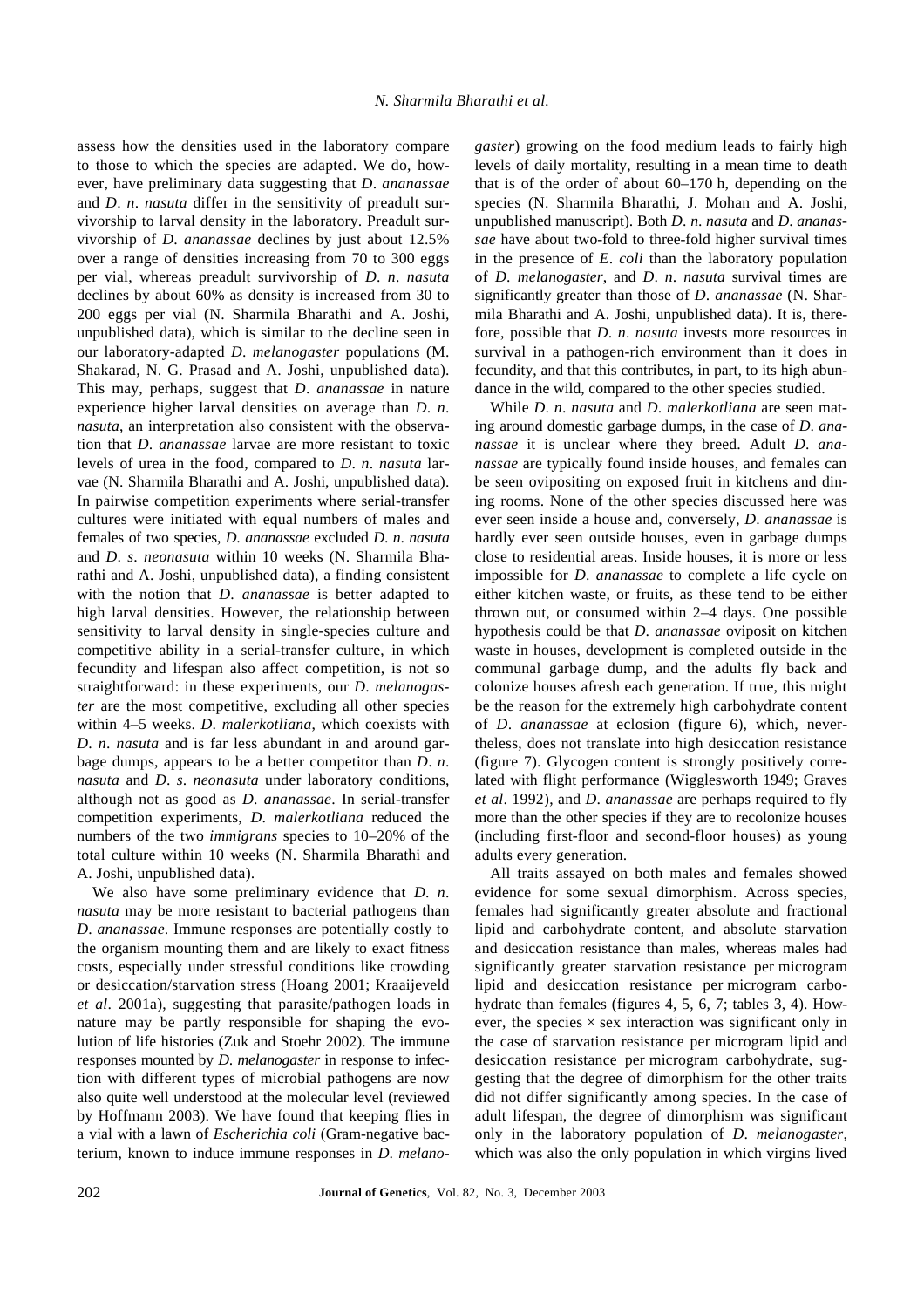significantly longer than reproducing flies (figure 2). We previously found that these five species did not differ among themselves in the degree of dimorphism for dry weight at eclosion, and that the degree of dimorphism for egg-to-eclosion development time was significantly greater than zero only in the case of *D*. *malerkotliana* and *D*. *ananassae*, and was strongly positively correlated with fecundity per day per unit dry weight (Sharmila Bharathi *et al*. 2004).

Overall, the broad picture of trait relationships across the four wild species that emerges is that of the *melanogaster* group species being more sexually dimorphic for development time (Sharmila Bharathi *et al*. 2004), more competitive (N. Sharmila Bharathi and A. Joshi, unpublished data), lighter, longer-lived, more fecund, and having higher fractional lipid and carbohydrate content than the *immigrans* group species (figures 1, 2, 3, 4, 6; table 6). The *immigrans* group species, on the other hand, tend to have higher starvation and desiccation resistance, which is not surprising given their larger size and higher absolute lipid content (figures 4, 5, 7; table 6). The negative relationship between fecundity and lifespan and the positive relationship between size and fecundity that are often seen within species are, thus, not seen across the species used in our study. To what extent the differences between the *immigrans* and *melanogaster* group species in this study are due to phylogenetic or ecological reasons is hard to assess at this time. However, there are some major differences between species within species group, suggesting that ecology may be playing a role in shaping the life history in these species.

Finally, our results on life-history and stress-related traits in these five species strike a cautionary note in the context of recent findings that wild populations of *D*. *melanogaster* may be considerably longer-lived and more starvation/desiccation resistant compared to longterm laboratory-reared populations, especially if kept on relatively short, discrete-generation maintenance regimes (Sgrò and Partridge 2000; Linnen *et al*. 2001; Hoffmann *et al*. 2001b). Relative to the populations of the four recently wild-caught species, our laboratory-adapted population of *D*. *melanogaster* is intermediate in dry weight, but the most fecund and long-lived (figures 2, 3; table 5). Both males and females of the *D*. *melanogaster* population have relatively low fractional lipid and glycogen content at eclosion but very high starvation resistance per microgram lipid and desiccation resistance per microgram carbohydrate, relative to the four wild-caught species (figures 4, 5, 6, 7; table 5). It is possible that the laboratory-adapted population of *D*. *melanogaster* has evolved to take full advantage of life in a nutrition-rich environment, and supplements a relatively lower degree of larval resource provisioning—higher larval provisioning is known to trade off with preadult survival (Chippindale *et al*. 1996, 1998)—with a relatively higher level

of resource assimilation during the adult stage. However, this cannot explain the fact that even in the first few days of life, when fecundity is strongly dependent on larval reserves, *D*. *melanogaster* females are significantly more fecund that those of the other four species (Sharmila Bharathi *et al*. 2004). In general, although *D*. *melanogaster* females appear to be investing relatively more resources in reproduction—being more fecund than other species, and also the only one in which virgin females live longer than reproducing females—, they also have high starvation resistance per microgram lipid and desiccation resistance per microgram carbohydrate, suggesting that they are more efficient at using these reserves than flies of the recently wild-caught species. It is possible that our *D*. *melanogaster* population has evolved lower activity levels or metabolic rate, or both, in the course of several hundred generations of life in a confined environment where rich food and mates are readily available at all times. In addition, the wild-caught species may, perhaps, be investing some reserves in maintaining high levels of immunesystem competence, and these reserves may, consequently, not be available for either fecundity or starvation/desiccation resistance.

While the reasons for the superior fecundity, lifespan and stress resistance of our *D*. *melanogaster* population are not clear at this time, our results do suggest that it may be premature to generalize about life-history contrasts between the laboratory and the field. Our comparison, of course, differs from recent studies of the laboratory–field contrast (Sgrò and Partridge 2000; Linnen *et al*. 2001; Hoffmann *et al*. 2001b) in several respects. In those studies, different populations of the same species, *D*. *melanogaster*, were compared, whereas we are comparing traits across species. Moreover, the populations used in the *D*. *melanogaster* studies are all temperate in origin, whereas we are using tropical wild populations, and a laboratory population of *D*. *melanogaster* that several hundred generations ago was a temperate one. The relationships between traits like starvation resistance, desiccation resistance and lipid content across species appear to be different among tropical versus temperate species (van Herrewege and David 1997). It is also possible that predators, pathogens and competitors may be more important than abiotic factors like temperature and humidity as selective forces acting on life histories in tropical drosophilids, whereas the converse may be true in temperate regions (e.g. see David and Capy 1982; Kraaijeveld and van Alphen 1995; van Herrewege and David 1997; James and Partridge 1998; Kraaijeveld *et al*. 2001b; Hoffmann *et al*. 2003). Life-history tradeoffs can be fairly labile evolutionarily (Phelan *et al*. 2003), and biotic and abiotic factors are known to interact in complex ways in their effects on community structure in dipterans (Worthen *et al*. 1994, 1995). Thus, if the balance of biotic and abiotic selective agents is very different in tropical versus temperate dro-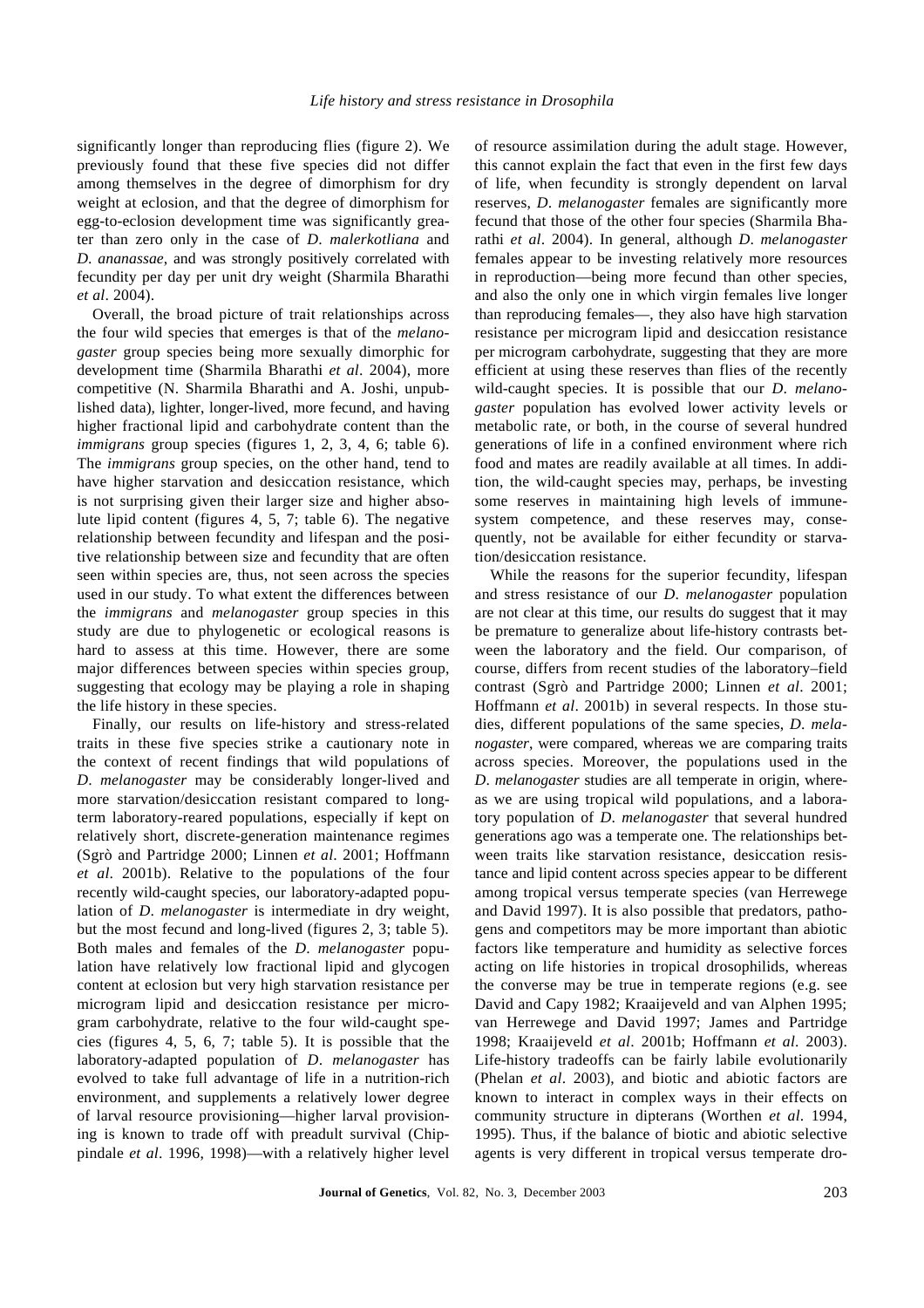sophilids, it is likely that fairly different patterns of relationships among life-history-related traits will be seen in the two kinds of species. One obvious lacuna plaguing studies of life-history evolution in wild populations of *Drosophila* is the extreme paucity of knowledge about the ecology and life history of most *Drosophila* species in the wild. For example, life expectancy in the wild is clearly of great importance in interpreting differences in lifespan (assayed in the laboratory) in wild and laboratory populations. Yet, little is known about typical life expectancy of *Drosophila* in the wild. Field cage experiments suggest that life expectancy of *Drosophila* under quasinatural conditions is quite high (Hoffmann *et al*. 2003). On the other hand, a mark-and-recapture study of several temperate *Drosophila* species suggests that life expectancy in the field may actually be quite low, of the order of a few days (Rosewell and Shorrocks 1987). Unfortunately, very little is known about the ecology or life history in the wild for the four Indian species we used in this study. However, we believe that these results, though extremely preliminary, suggest that fairly different constellations of life-history-related traits have evolved in these four species, and indicate that more detailed work on the field ecology of these species could perhaps help elucidate the selection pressures that have given rise to these life-history differences. The results also permit several speculative hypotheses which can act as a spur to further experimental work on the possible role of abiotic and biotic factors, and their interactions, in shaping the life histories of these species of *Drosophila*.

#### **Acknowledgements**

We thank M. Rajamani, Sutirth Dey, K. S. Adarsh, Archan Ganguly, N. Rajanna and M. Manjesh for assistance in the laboratory, and Profs. Jean R. David and H. A. Ranganath for advice on species identification. We also thank Prof. H. A. Ranganath for supplying us with *D*. *s*. *neonasuta* flies collected from Mysore. This work was partly supported by funds from the Department of Science and Technology, Government of India. N.G.P. thanks the Council of Scientific and Industrial Research, Government of India, for financial support through a Senior Research Fellowship.

# **References**

- Chippindale A. K., Leroi A. M., Kim S. B. and Rose M. R. 1993 Phenotypic plasticity and selection in *Drosophila* lifehistory evolution. 1. Nutrition and the cost of reproduction. *J*. *Evol*. *Biol*. **6**, 171–193.
- Chippindale A. K., Chu T. J. F. and Rose M. R. 1996 Complex trade-offs and the evolution of starvation resistance in *Drosophila melanogaster*. *Evolution* **50**, 753–766.
- Chippindale A. K., Leroi A. M., Saing H., Borash D. J. and Rose M. R. 1997 Phenotypic plasticity and selection in *Drosophila* life history evolution. 2. Diet, mates and the cost of reproduction. *J*. *Evol*. *Biol*. **10**, 269–293.
- Chippindale A. K., Gibbs A. G., Sheik M., Yee K. J., Djawdan M., Bradley T. J. and Rose M. R. 1998 Resource acquisition and the evolution of stress resistance in *Drosophila melanogaster*. *Evolution* **52**, 1342–1352.
- Cordts R. and Partridge L. 1996 Courtship reduces longevity of male *Drosophila melanogaster*. *Anim*. *Behav*. **52**, 269– 278.
- da Lage J. L., Capy P. and David J. R. 1990 Starvation and desiccation tolerance in *Drosophila melanogaster*: differences between European, North African and Afrotropical populations. *Genet*. *Sel*. *Evol*. **22**, 381–391.
- David J. R. and Capy P. 1982 Genetics and origin of a *Drosophila melanogaster* population recently introduced to the Seychelles. *Genet*. *Res*. **40**, 295–303.
- David J. R., Allemand R., van Herrewege J. and Cohet Y. 1983 Ecophysiology: abiotic factors. In *The genetics and biology of Drosophila* (ed. M Ashburner, H. L. Carson and J. N. Thompson Jr), pp. 105–170. Academic Press, London.
- Djawdan M., Sugiyama T. T., Schlaeger L. K., Bradley T. J. and Rose M. R. 1996 Metabolic aspects of the trade-off between fecundity and longevity in *Drosophila melanogaster*. *Physiol*. *Zool*. **69**, 1176–1195.
- Djawdan M., Rose M. R. and Bradley T. J. 1997 Does selection for stress resistance lower metabolic rate? *Ecology* **78**, 828– 837.
- Graves J. L., Toolson E. C., Jeong C., Vu L. N. and Rose M. R. 1992 Desiccation, flight, glycogen, and postponed senescence in *Drosophila melanogaster*. *Physiol*. *Zool*. **65**, 268–286.
- Harshman L. G. and Hoffmann A. A. 2000 Laboratory selection experiments using *Drosophila*: what do they really tell us? *Trends Ecol*. *Evol*. **15**, 32–36.
- Harshman L. G., Hoffmann A. A. and Clark A. G. 1999 Selection for starvation resistance in *Drosophila melanogaster*: physiological correlates, enzyme activities and multiple stress responses. *J*. *Evol*. *Biol*. **12**, 370–379.
- Hillesheim E. and Stearns S. C. 1992 Correlated responses in life-history traits to artificial selection for body weight in *Drosophila melanogaster*. *Evolution* **46**, 745–752.
- Hoang A. 2001 Immune response to parasitism reduces resistance of *Drosophila melanogaster* to desiccation and starvation. *Evolution* **55**, 2353–2358.
- Hoffmann A. A. and Harshman L. G. 1999 Desiccation and starvation resistance in *Drosophila*: patterns of variation at the species, population and intrapopulation levels. *Heredity* **83**, 637–643.
- Hoffmann A. A. and Parsons P. A. 1989a An integrated approach to environmental stress tolerance and life-history variation: desiccation tolerance in *Drosophila*. *Biol*. *J*. *Linn*. *Soc*. **37**, 117–136.
- Hoffmann A. A. and Parsons P. A. 1989b Selection for increased desiccation resistance in *Drosophila melanogaster*: additive genetic control and correlated responses for other stresses. *Genetics* **122**, 837–845.
- Hoffmann A. A. and Parsons P. A. 1993a Direct and correlated responses to selection for desiccation resistance: a comparison of *Drosophila melanogaster* and *D*. *simulans*. *J*. *Evol*. *Biol*. **6**, 643–657.
- Hoffmann A. A. and Parsons P. A. 1993b Selection for adult desiccation resistance in *Drosophila melanogaster*: fitness components, larval resistance and stress correlations. *Biol*. *J*. *Linn*. *Soc*. **48**, 43–54.
- Hoffmann A. A., Hallas R., Sinclair C. and Mitrovski P. 2001a Levels of variation in stress resistance in *Drosophila* among strains, local populations, and geographic regions: patterns for desiccation, starvation, cold resistance, and associated traits. *Evolution* **55**, 1621–1630.